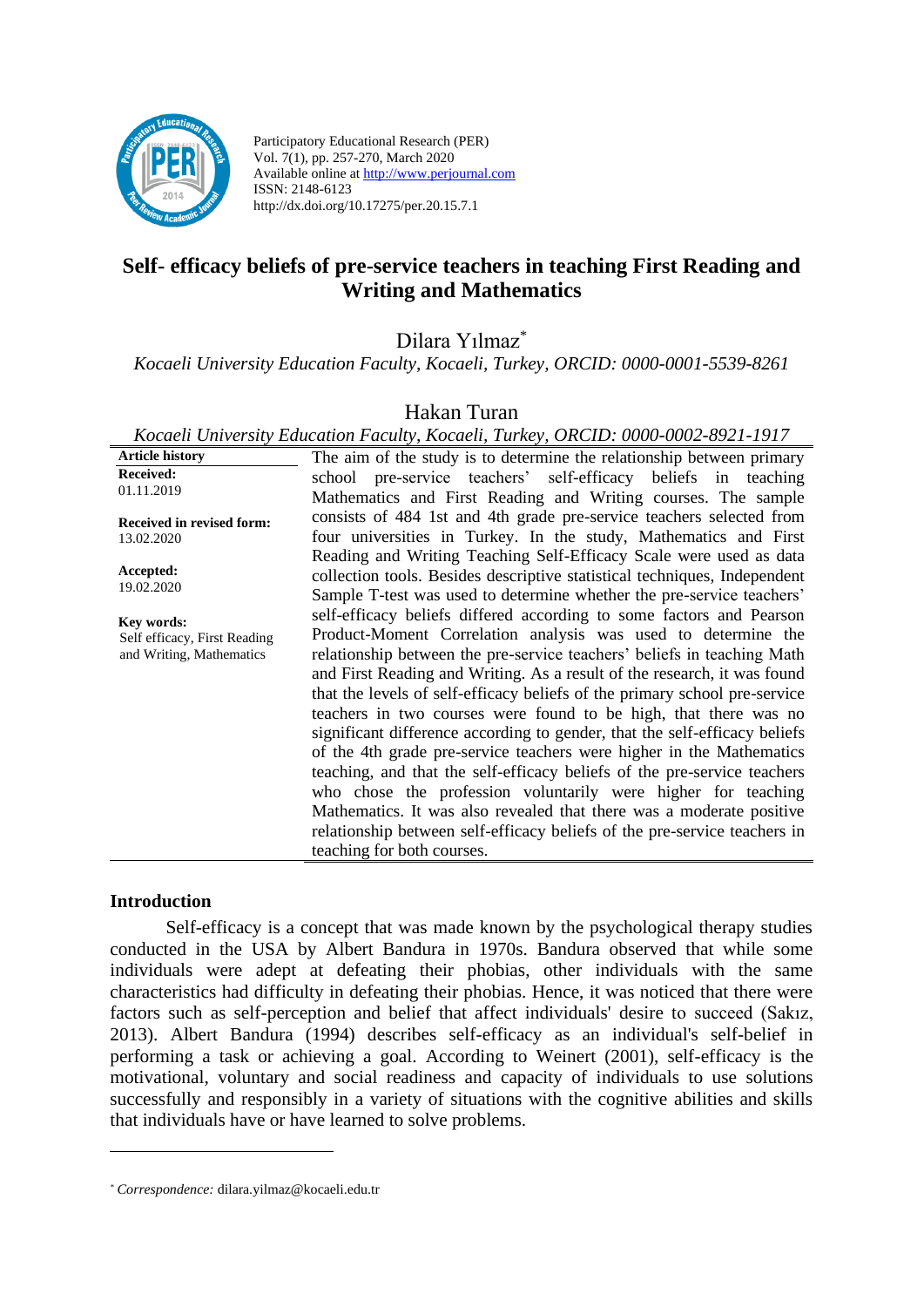Teacher self-efficacy beliefs are described as beliefs of the teachers in performing the necessary behaviors in order to fulfill the teaching task successfully. It is very likely that a teacher who has a developed self-efficacy belief can have students with improved selfefficacy beliefs. As a matter of fact, teachers with high self-efficacy beliefs provide more effective learning than others (Kaçar, 2016; İnel Ekici, 2018). The development of children's self-efficacy, especially during primary school, makes the issue even more important. This is because the education they receive during the primary school period can affect the future lives of these children. In sum, high self-efficacy beliefs in teachers can positively affect their students' self-efficacy beliefs.

Teaching efficacy is an important competence that impacts teachers' learning and teaching process. A primary school teacher may find themselves sufficient in one of the courses they teach and yet they may not find or see themselves that sufficient in some other courses. That is to say, a primary school teacher or prospective teacher who thinks he teaches Mathematics well might think that he cannot teach the First Reading and Writing lesson with the same efficacy. Tschannen-Moran and Woolfolk Hoy (2001) categorize teaching efficacy under three forms: teaching strategies, student participation and classroom management. Teaching strategies encompass the dimensions such as the teaching process, teaching methods, creating environments suitable for students according to individual differences and evaluating methods. Student participation is the effort of the teacher to ensure that the student becomes active through and throughout the course. To that end, self-efficacy of the teacher is important to ensure the active participation of the student. This is because student achievement increases or decreases proportionately according to teacher efficacy. In addition, the teacher's level of competence in this respect plays a role in shaping a student's attitude towards the school apart from contributing to his or her success level (Tschannen-Moran et al., 1998). Self-efficacy belief in view of classroom management has an overarching role of controlling student behaviors, ensuring that students comply with the rules, conducting activities in the classroom smoothly, creating an appropriate and effective classroom management system, and eliminating the problems that may arise in the classroom.

Primary education is an important period to constitute a ground for education in general and the majority of children reach literacy in this period (Üst, 2015). The First Reading and Writing education, being complex for the student, is also an important issue affecting his whole educational life. Students need a good teacher for primary reading instruction, as it is quite a complicated process. Thereupon, they should be taught by teachers who are qualified to teach reading and writing, and the level of knowledge, skills and competencies of the teachers should be complete (Güneş, Uysal & Taç, 2016). Prospective primary school teachers are expected to have high self-efficacy and to develop themselves accordingly in order to complete their self-cultivation period in the desired way. There are many factors that influence the prospective teachers' perspectives on teaching First Reading and Writing. Belief in self-efficacy regarding this course is one of these factors. The high self-efficacy belief of the prospective teachers who are to start their professional life may affect both the perspectives and even the success of both the teacher and the students in the First Reading and Writing course. This is because the teacher, who is well aware of his or her strengths and weaknesses relating the course, can make the necessary corrections and ensure more effective teaching.

Teachers' belief in their own self and self-efficacy are related to many factors e.g. learning and teaching process, methods and strategies resorted to in class, classroom management and class participation (Ekin, 2018). Therefore, the teacher, who thinks that he or she is

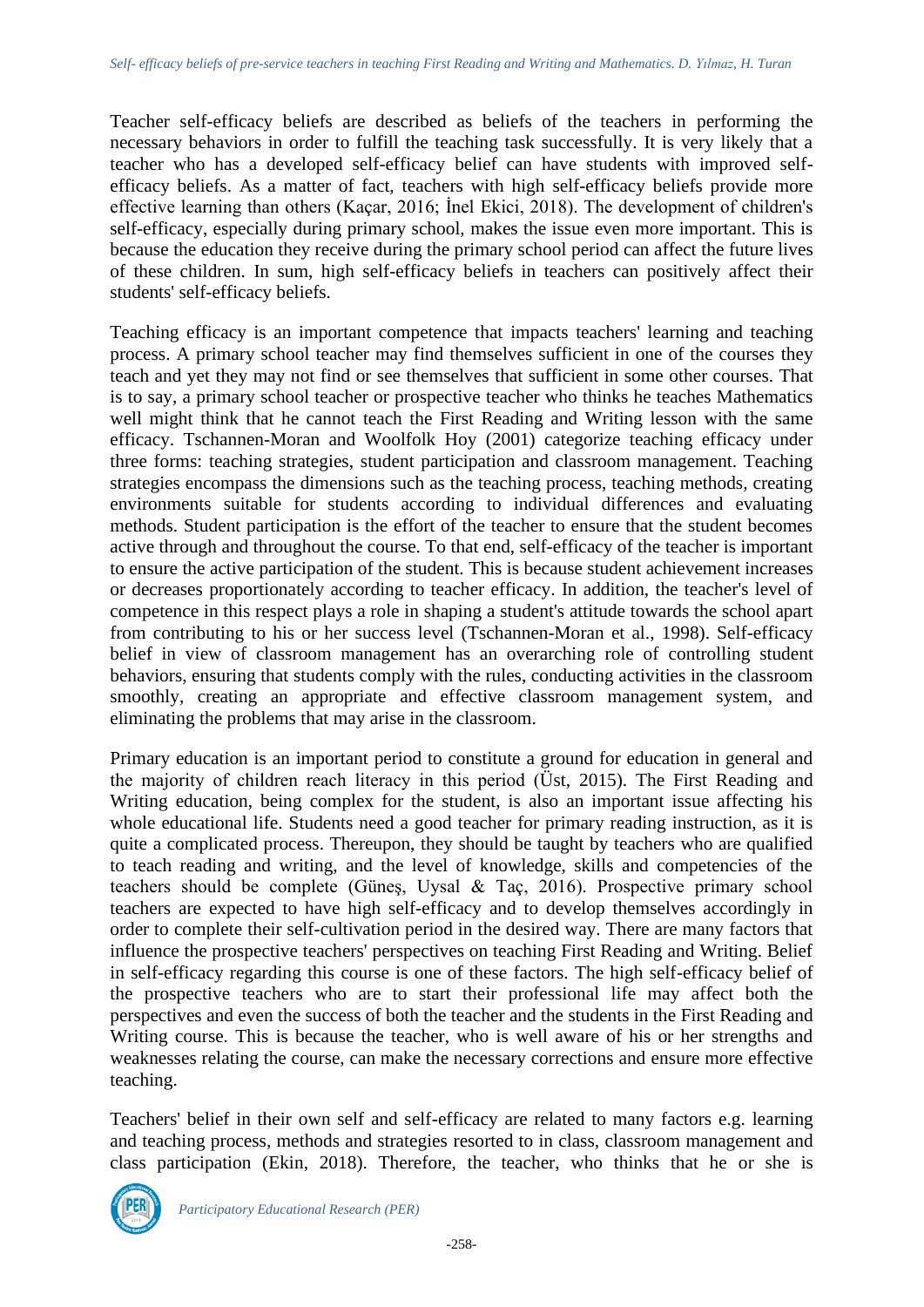inadequate, is also likely to be incapable of transferring what he or she knows to the students (Değirmenci Gündoğmuş, 2017). In addition, as pre-service teachers' positive attitudes towards the First Reading and Writing teaching increase, their knowledge levels increase or the vice versa occurs (Üst, 2015). In the First Reading and Writing process, which is one of the most challenging stages during the learning phase, students are also affected by the attitudes and perceptions of teachers towards the lesson rather than the course itself (Bulut, 2017). In other words, teachers' self-efficacy beliefs can alter students' proficiency beliefs. Whereas students with low self-efficacy beliefs fail in the reading and writing process, others with high self-efficacy make more efforts and hence become more successful (Akar, 2008; Öztürk & Ertem, 2017).

The efficient management of the learning process of reading and writing also contributes to the learning of other courses (Güneş et al. 2016). While students who do not have an effective First Reading and Writing education experience problems with comprehension and selfexpression in other courses, students who learn and use First Reading and Writing in a healthy way have lesser problems in other subjects (Özdemir, 2015: 22). Gaining reading and writing skills becomes more important as this affects students' daily life along with their academic life. The reason behind this is a student is deemed successful when he or she applies the outcome of the education received in his daily life. The reading and writing skills gained in primary school form the basis of all other courses and disciplines, hence they are a part of daily life. Thusly, good reading and writing skills are important and necessary both individually and socially.

As for Mathematics, it is a complex course that can cause anxiety when first encountered. According to Başpınar (2015), an individual's view of Mathematics is related to how he or she has learned Mathematics. Thus, first of all, a teacher teaching Mathematics should develop a positive attitude towards the lesson, for having a solid foundation in Mathematics, as in all other disciplines, paves the way for an individual's future life. According to Şallı (2012: 19), Mathematics education given in primary school is similar to the foundation of a building. Inadequate or incorrect Mathematics teaching in elementary school, similar to the problems of a building whose foundation is not firm, will bring some problems in the student's later life.

The aim of Mathematics teaching is to transfer Mathematical knowledge and skills to students in the most effective and efficient way. Effective Mathematics teaching depends on many factors such as students, teachers, programs, classroom climate and so on and they are actually the determinants of the quality of Mathematics teaching. Rich knowledge in Mathematics is needed for effective Mathematics teaching. Factors other than Mathematics are integrative, and the most important type of knowledge that complements the field knowledge is about knowing how to teach Mathematics (Turhan 2008). This is due to the fact that the methods and techniques referred to by teachers affect students' achievement in Mathematics alongside their attitude and self-efficacy beliefs (Dursun & Dede 2004). Ünlü (2007) posits that the problems arising from the nature; innate complexity or abstractness of Mathematics, not carefully selected teaching strategies applied in the course of Mathematics and teachers' negative attitude and behavior while giving the course of Mathematics are main causes of Mathematics anxiety in students. Thence, teachers' beliefs in their efficacy interfere with student performance (Turanlı, Karakaş Türker & Keçeli, 2008).

The most important platform where teachers gain and develop competence in Mathematics teaching is undergraduate programs. The aim of the undergraduate programs is to provide them with all the competencies and skills they need prior to graduation. Opinions on self

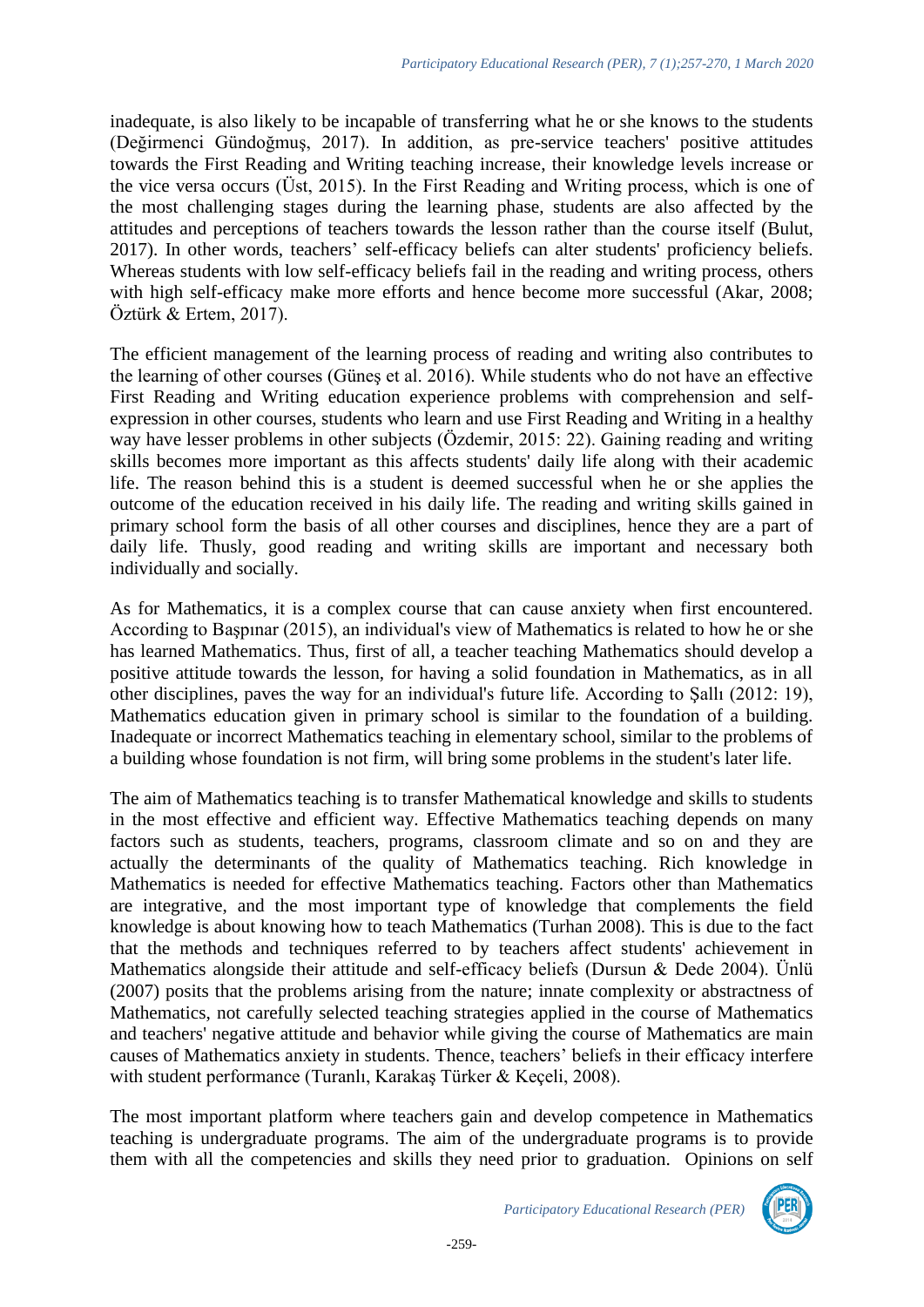efficacy of the prospective teachers about the courses they take during their undergraduate education vary (Pırasa, 2009). For example, a student in the first grade has less knowledge of Mathematics teaching than a student in the fourth grade, while the prospective teacher in the fourth grade has more information about the course itself. Hoşşirin Elmas (2010: 95) pinpoints that pre-service teachers have negative emotions like high level of anxiety, fear, and anxiety before taking Mathematics teaching course, but change their views on teaching Mathematics after taking that course. Negative emotions developed for the course mainly result from a lack of self-confidence, low self-efficacy belief and lack of field knowledge.

The institutions that train teachers should give importance to the practices and activities in teaching Mathematics and the course content should be related to daily life and they need cooperate with other institutions in this regard. In addition, so as to train teachers with high levels of self-efficacy, all factors affecting teacher competence should be taken into consideration and teacher training programs should be designed respectively (Bozkurt 2012: 20). The process of teacher training also includes the belief in self-efficacy. In the process of teacher education, self-efficacy of pre-service teachers should be developed together with the skills of Mathematical operations and problem solving (Ural, 2015).

According to some research on education that the pre-service teachers receive in undergraduate programs and on their performance in the field, the information learned in undergraduate education remained at the theoretical level, the training provided was insufficient and difficulties were experienced in implementation stages (Kartal, 2018; Karadağ & Akkaya, 2013) owing to the lack of procedural knowledge. Even if the pre-service teachers take the First Reading and Writing course, they think that there are many deficiencies in the application of the course and that there is no integrity between practice and theory. Along these lines pre-service teachers feel inadequate (Yıldırım & Demirtaş, 2008). According to Aytan (2017), prospective teachers hold the belief that the reading and writing teaching course is necessary, yet they are not interested enough due to the lack of theoretical and practical complement in the course. According to Kartal (2018), positive attitudes of the primary school pre-service teachers towards the course enhance as their level of success in that course increases. When research results are considered, it is expected that the programs of education faculties should be organized according to the skills and abilities that the teachers should acquire and become equipped with.

# **Purpose**

First reading and writing and Mathematics, courses which are believed to be the most difficult ones for the primary teachers to handle and for the students to comprehend, are the subjects of this research. In the literature, there is a body of research on the self-efficacy in Mathematics and in First Reading and Writing courses howbeit no study is encountered in view of self-efficacy focusing on the relationship between these two courses which form the basis of classroom education. Then it would be fair to state that this makes this study unique and significant. In this regard, it is thought that the current study will contribute significantly to the literature.

The aim of the study is to specify both the relationship between the levels of self-efficacy beliefs of the first and fourth grade primary school Mathematic and First Reading and Writing pre-service teachers, and to find out if self-efficacy belief levels change according to some independent variables.

Answers to the following questions were searched for in line with this purpose:



*Participatory Educational Research (PER)*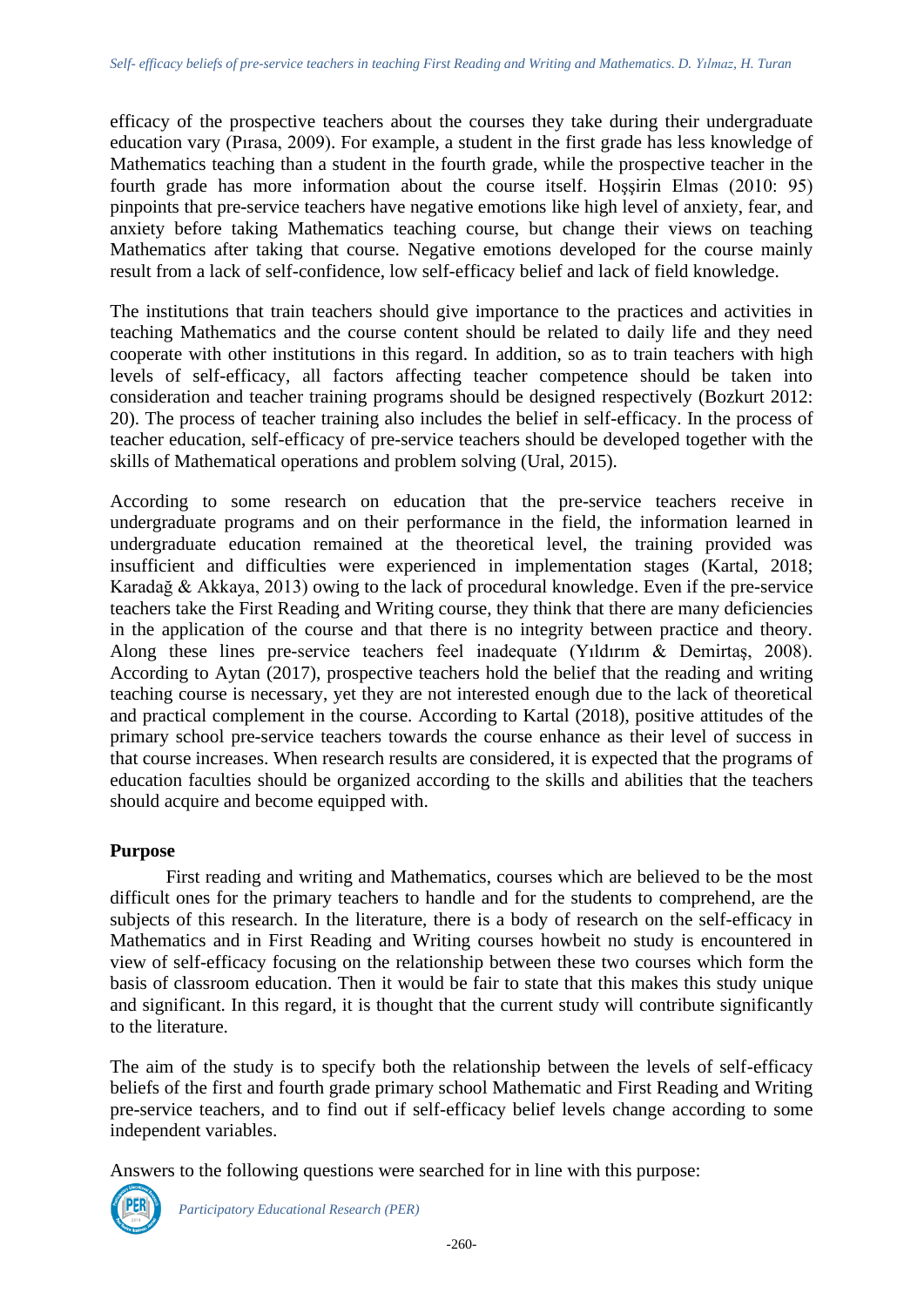- 1. What is the level of pre-service teachers' self-efficacy beliefs in teaching First Reading and Writing, and Mathematics?
- 2. Is there any difference between the pre-service teachers' self-efficacy beliefs in teaching these two courses according to gender?
- 3. Is there any difference between the pre-service teachers' self-efficacy beliefs in teaching these two courses according to grade level?
- 4. Is there any difference between the pre-service teachers' self-efficacy beliefs in teaching these two courses according to their departmental preference?
- 5. Is there a relationship between the pre-service teachers' self-efficacy beliefs levels of these two courses?

### **Methods**

#### *Research Design*

In this research, relational screening model was used to determine the relationships between the self-efficacy beliefs of primary school pre-service teachers. In relational screening model, the subject matter event or situation is examined as-is without any interventions. According to this model, the relationship or change levels between at least two variables are evaluated within their own conditions (Karasar, 2012).

### *Participant*

While the universe of the study covers all the pre-service teachers of Kocaeli, Marmara, Sakarya, Uludağ and Yıldız Technical Universities, the sample consists of 484 preservice teachers from the first and fourth grades selected through criterion sampling which is amongst the purposeful sampling methods. The basic understanding of the criterion sampling method is to study all conditions that meet a predetermined number of criteria. (Yıldırım & Şimşek, 2016). Whether the pre-service teachers had taken "Mathematics Teaching" and "First Reading and Writing teaching" courses were taken as the criterion in this study. The reason behind choosing such a criterion was to determine whether the pre-service teachers' perceptions differed before and after taking these courses. A total of 510 data collection forms were used and 484 forms were evaluated after the incomplete or incorrectly filled forms were excluded from the analysis. Descriptive statistics of the prospective teachers are shown in Table1

|            | Variables        | $\overline{N}$ | $\%$ |
|------------|------------------|----------------|------|
|            | Kocaeli U.       | 88             | 18   |
|            | Sakarya U.       | 104            | 22   |
|            | Marmara U.       | 100            | 21   |
| University | Yıldız Teknik U. | 69             | 14   |
|            | Uludağ U.        | 123            | 25   |
|            | Female           | 388            | 80   |
| Gender     | Male             | 96             | 20   |
|            | First            | 247            | 51   |
| Grade      | Fourth           | 237            | 49   |
|            | Total            | 484            | 100  |

### **Table 1:** Demographics of the participants



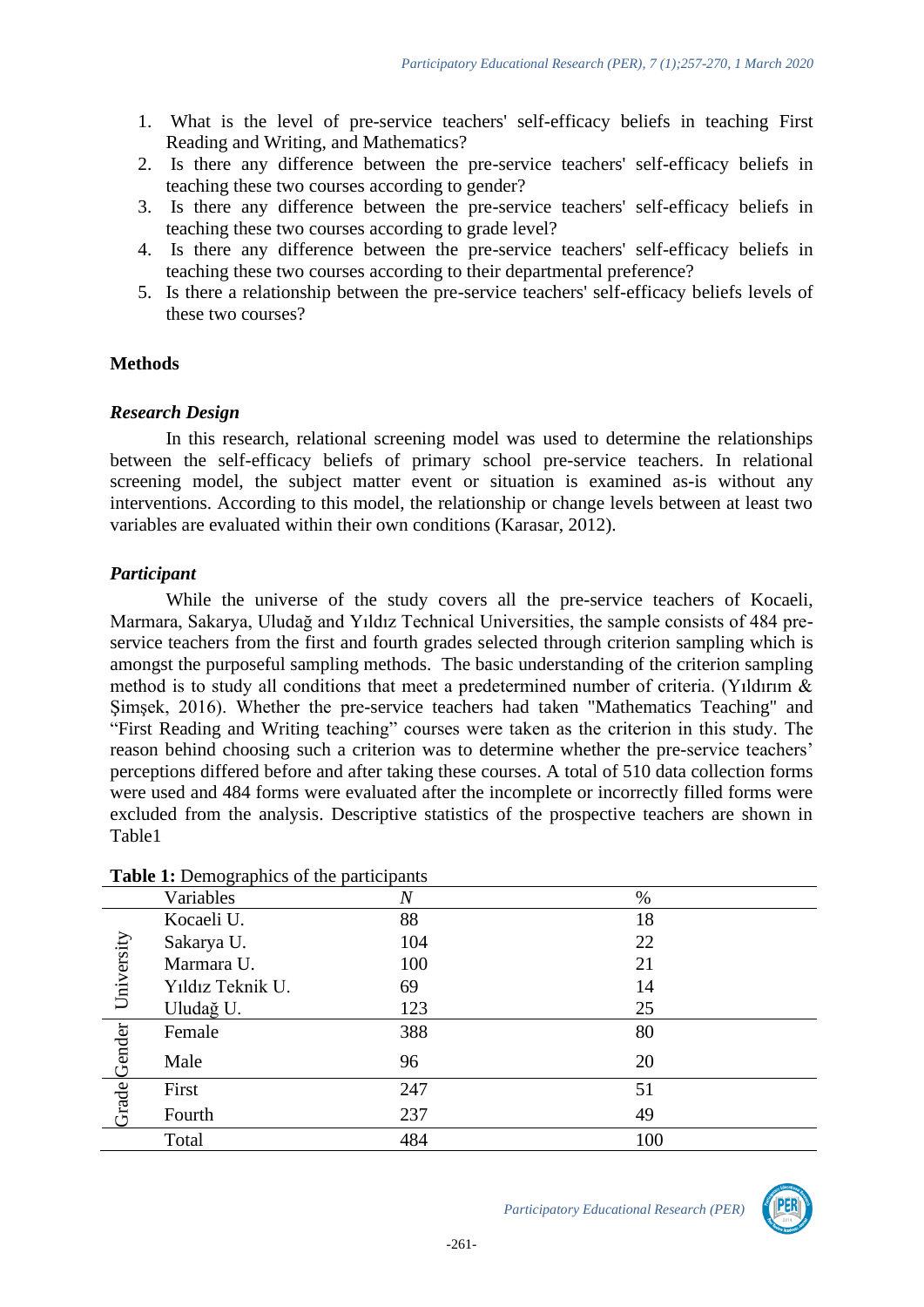#### *Materials*

As a data collection tool First Reading and Writing Teaching Self-Efficacy Scale (RWES) developed by Delican (2016) was made use of to determine the primary school preservice teachers' beliefs of competence, and for the self-efficacy belief in Mathematics, "Mathematics Teaching Efficacy Belief Instrument" developed by Enoch et al. (2000) was applied.

Self-Efficacy Scale formed by Delican (2016) was developed by applying it to 256 primary school pre-service teachers in 3rd and 4th grades. The 25-58, the 59-92, and the 93-125 point ranges from the scale represent low, medium and high self-efficacy beliefs, respectively. The form with the exploratory and confirmatory factor analysis explains 51.12% of the total variance. The reliability coefficient for the whole scale is .90. The lowest score that can be gathered from the scale is 25 and the highest score is 125. In the reliability analysis conducted on this research sample, alpha internal consistency coefficient is 0.94.

The Scale for Mathematics Teaching Self-Efficacy developed by Enochs et al. (2000) consists of 21 items. The internal consistency coefficient of the original form was 0.88 and it was adapted to Turkish by Savran and Çakıroğlu (2001) for candidate Mathematics teachers. Afterwards, Hacıömeroğlu and Şahin-Taşkın (2010) carried out a study with the participation of 243 prospective primary school teachers for the confirmation of the factor analysis and announced that the scale had 3 factors. Cronbach's alpha internal consistency coefficient for the whole scale was determined to be 0.71. The lowest score that can be obtained from the scale is 17 and the highest score is 85. The 17-40 points range from the scale represents low self-efficacy, the 41-62 points range represents medium and the 63-85 points range represents high self-efficacy. In the reliability analysis realized for this research sample, alpha internal consistency coefficient was calculated to be 0.80.

# *Data analysis*

In addition to descriptive statistical techniques, Independent Sample T-test was used to see whether the pre-service teachers' self-efficacy beliefs differed according to gender, departmental preference and grade levels, and Pearson's product moment correlation was used to determine if there is a relationship between the self-efficacy beliefs in the two courses. Levene value, which shows the homogeneity of variance and skewness and kurtosis, was used to specify whether the data indicated a normal distribution characteristics. Tabachnick and Fidell (2013: 79) underline that if the skewness and kurtosis values of these values are between +1.5 and -1.5, an analysis is considered to be made according to the normal distribution. Skewness and kurtosis values of the mean scores obtained from the scales used in this study were found to be within the specified ranges (Skewness = -.757, -.126; Kurtosis  $= 1.068, -0.537$ . Besides, according to Levene test results showing homogeneity of variances, the scales were found to be statistically appropriate ( $F = 0.946, 0.053, p > .05$ ). In light of those pieces of information, it can be shared that the mean scores obtained from each scale show normal distribution characteristics and they can be subjected to parametric tests.

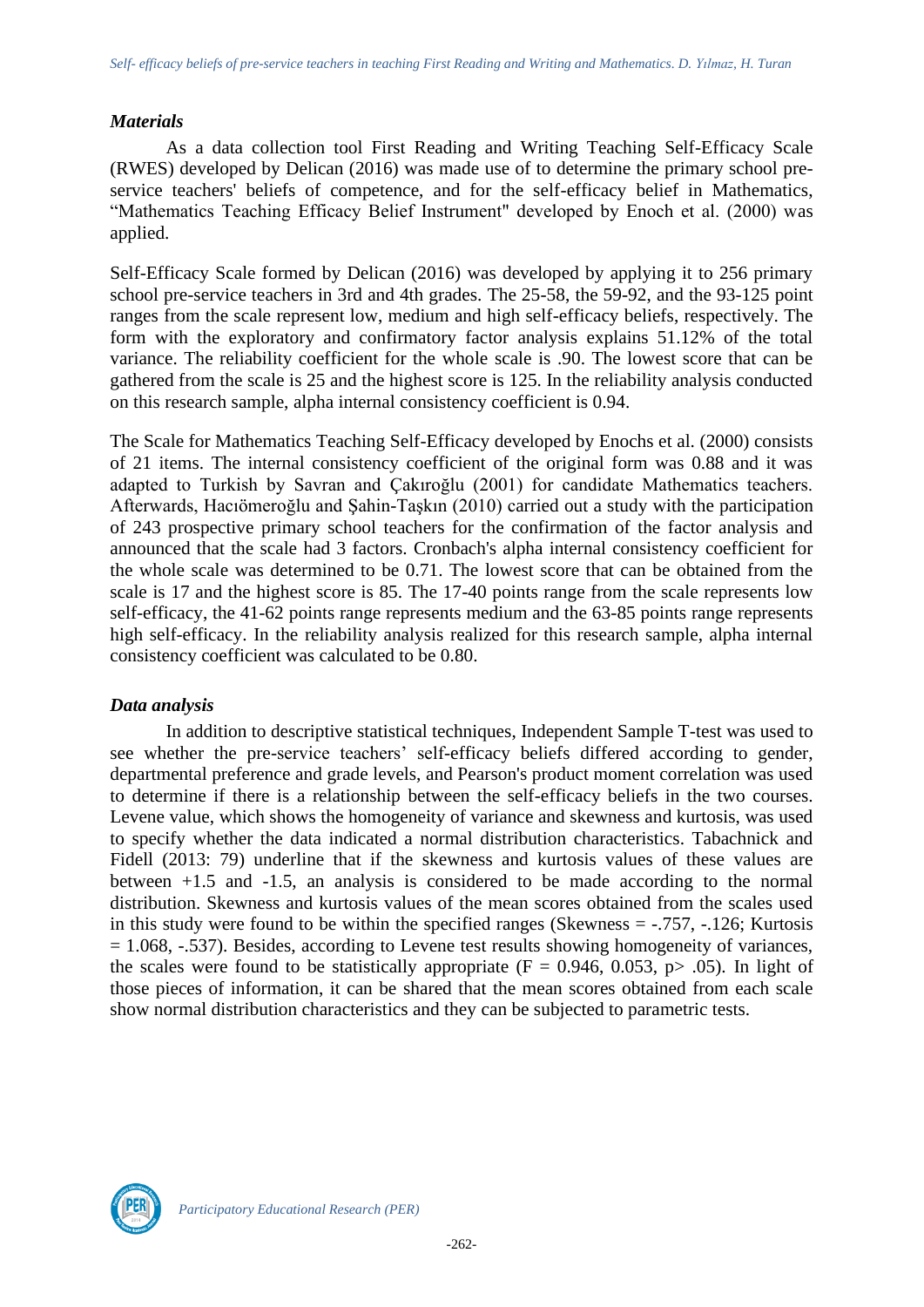# **Results**

# *Findings regarding the first question*

The first question of the research is about the level of pre-service teachers' selfefficacy beliefs in teaching Math and First Reading and Writing and findings are given in Table 2.

| <b>Table 2. Descriptive Statistics</b> |     |       |        |       |       |
|----------------------------------------|-----|-------|--------|-------|-------|
| <b>Self-Efficacy Beliefs</b>           |     | Min   | Max    |       |       |
| First reading and writing              | 484 | 29.00 | 125.00 | 96.81 | 15.49 |
| Mathematics                            | 484 | 49.00 | 84.00  | 67.88 | 7.42  |

According to Table 2, the participants have high self-efficacy beliefs in teaching reading and writing ( $\bar{X}$  = 96.81) and Mathematics ( $\bar{X}$  = 67.88).

# *Findings regarding the second question*

The second question of the research is the difference in the self-efficacy beliefs of preservice teachers for two courses according to their genders and t-test results are presented in Table 3.

# **Table 3.** T-Test Results according to the gender

| <b>Self-Efficacy Believes</b>    | Gender |     |       | SS    | sd  |       |      |  |
|----------------------------------|--------|-----|-------|-------|-----|-------|------|--|
| First reading and writing Female |        | 388 | 97.26 | 15.86 | 482 | 1.285 | 199  |  |
|                                  | Male   | 96  | 95.0  | 13.83 |     |       |      |  |
| <b>Mathematics</b>               | Female | 388 | 68.18 | 7.20  | 482 | 1.781 | .076 |  |
|                                  | Male   | 96  | 66.67 | 8.18  |     |       |      |  |

As can be seen in Table 3, the participant's self-efficacy level of teaching Mathematics and First Reading and Writing did not significantly change according to gender ( $t=1.285$ ;  $t=1.781$ ;  $p > .05$ ).

# *Findings regarding the third question*

The third question of the research is the difference in the self-efficacy beliefs of preservice teachers for two courses according to their grade levels and t-test results are depicted in Table 4.

|                   |       | --------- |        |       |     |          |      |
|-------------------|-------|-----------|--------|-------|-----|----------|------|
| Self-Efficacy     | Grade | N         |        | SS    | sd  |          |      |
| <b>Believes</b>   |       |           |        |       |     |          |      |
| First reading and |       | 247       | 92.98  | 17.21 | 482 | $-5.739$ | .000 |
| writing           |       | 237       | 100.81 | 12.28 |     |          |      |
|                   |       | 247       | 68.01  | 7.71  | 482 | 0.393    | .695 |
| Math teaching     |       | 237       | 67.74  | 7.11  |     |          |      |

|  | <b>Table 4.</b> T-Test Results according to grade levels |  |  |
|--|----------------------------------------------------------|--|--|
|  |                                                          |  |  |

As displayed in Table 4, according to their grade levels, the participant's self-efficacy level of teaching First Reading and Writing ( $t = -5.739$ ;  $p < .05$ ) significantly varied while their level for Mathematics teaching  $(t=0.393; p>0.05)$  did not. The fourth-grade pre-service teachers had a higher level of self-efficacy belief in First Reading and Writing ( $\bar{X}$ =100.81).

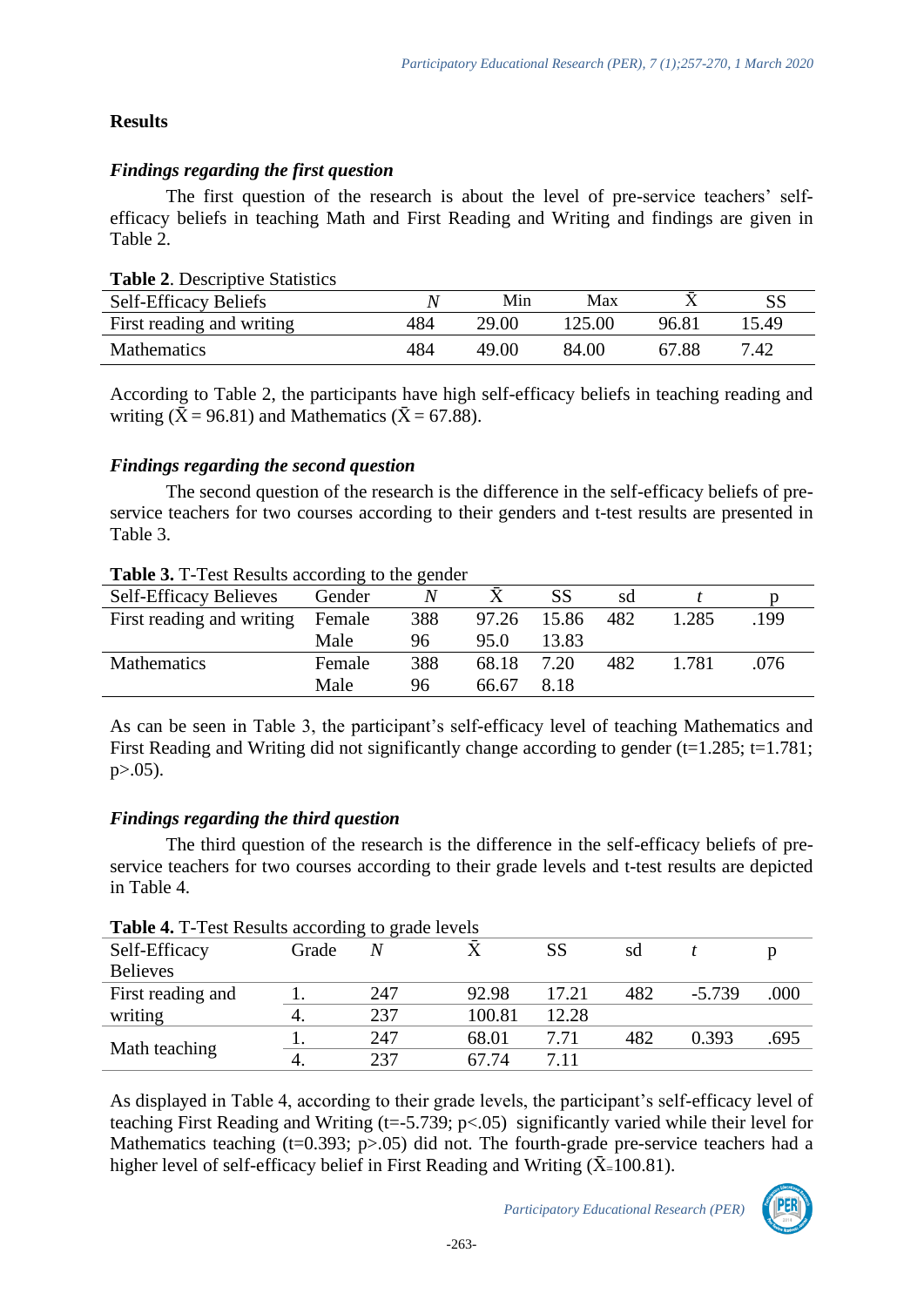# *Findings regarding the fourth question*

The fourth question of the research is the difference in the self-efficacy beliefs of preservice teachers for two courses according to departmental preference and t-test results are provided in Table 5.

| <b>Lable 5.</b> 1-rest results according to departmental preference |               |     |       |       |     |       |      |
|---------------------------------------------------------------------|---------------|-----|-------|-------|-----|-------|------|
| Self-Efficacy                                                       | Preference    | N   |       | SS    | sd  |       |      |
| <b>Believes</b>                                                     |               |     |       |       |     |       |      |
| First reading and                                                   | Voluntarily   | 292 | 97.40 | 16.10 | 482 | 1.083 | .279 |
| writing                                                             | <b>Others</b> | 191 | 95.84 | 14.50 |     |       |      |
| <b>Mathematics</b>                                                  | Voluntarily   | 292 | 68.82 | 7.33  | 482 | 3.503 | .001 |
|                                                                     | Others        | 192 | 66.43 | 7.35  |     |       |      |

| Table 5. T-Test Results according to departmental preference |  |
|--------------------------------------------------------------|--|
|--------------------------------------------------------------|--|

As witnessed in Table 5, according to departmental preference prior to admission to the faculty, the participants' self-efficacy belief level for Mathematics  $(t=3.503; p<.05)$ significantly varied while it did not vary for First Reading and Writing ( $t=1.083$ ;  $p>0.05$ ). The participants who voluntarily chose their departments, at their own discretion, had higher level of self-efficacy belief in teaching Mathematics ( $\bar{X}$  =68.82).

# *Findings regarding the fifth question*

The fifth question of the research is the relationship between pre-service teachers' self-efficacy beliefs in teaching in two courses and correlation results are displayed in Table 6.

| <b>Table 0.</b> Correlation results                        |          |                                                         |                                  |
|------------------------------------------------------------|----------|---------------------------------------------------------|----------------------------------|
|                                                            |          | Reading and Writing<br>teaching self-efficacy<br>belief | Math teaching<br>efficacy belief |
| First reading and Writing<br>teaching self-efficacy belief | P. Corr. |                                                         | $.39**$                          |
|                                                            | Sig      |                                                         | .00                              |
| Mathematics teaching<br>efficacy belief                    | P. Corr. |                                                         |                                  |
|                                                            | Sig      |                                                         |                                  |

#### **Table 6**. Correlation results

\*\*Correlation is significant at the 0.01 level.

As exhibted in Table 6, there is a positive and mid-level relationship ( $r = .39$ ,  $p < .001$ ) between the self-efficacy beliefs in Mathematics and First Reading and Writing teaching. According to Büyüköztürk (2016), if  $r$ <.30, there is a low relationship, if .30 < $r$ <.70, there is a mid-level relationship and if  $r > .70$ , there is strong relationship between the 2 self-efficacy beliefs in these courses.

# **Conclusion and discussion**

According to the findings related to the first question of the study, it was detected that the pre-service teachers had higher beliefs in teaching First Reading and Writing and Mathematics. Wherefore it can be said that prospective teachers consider themselves sufficient in teaching these courses. In the research conducted by Özdemir (2015) and Dedeli (2008) on the primary school pre-service teachers and in the studies conducted by Ekin

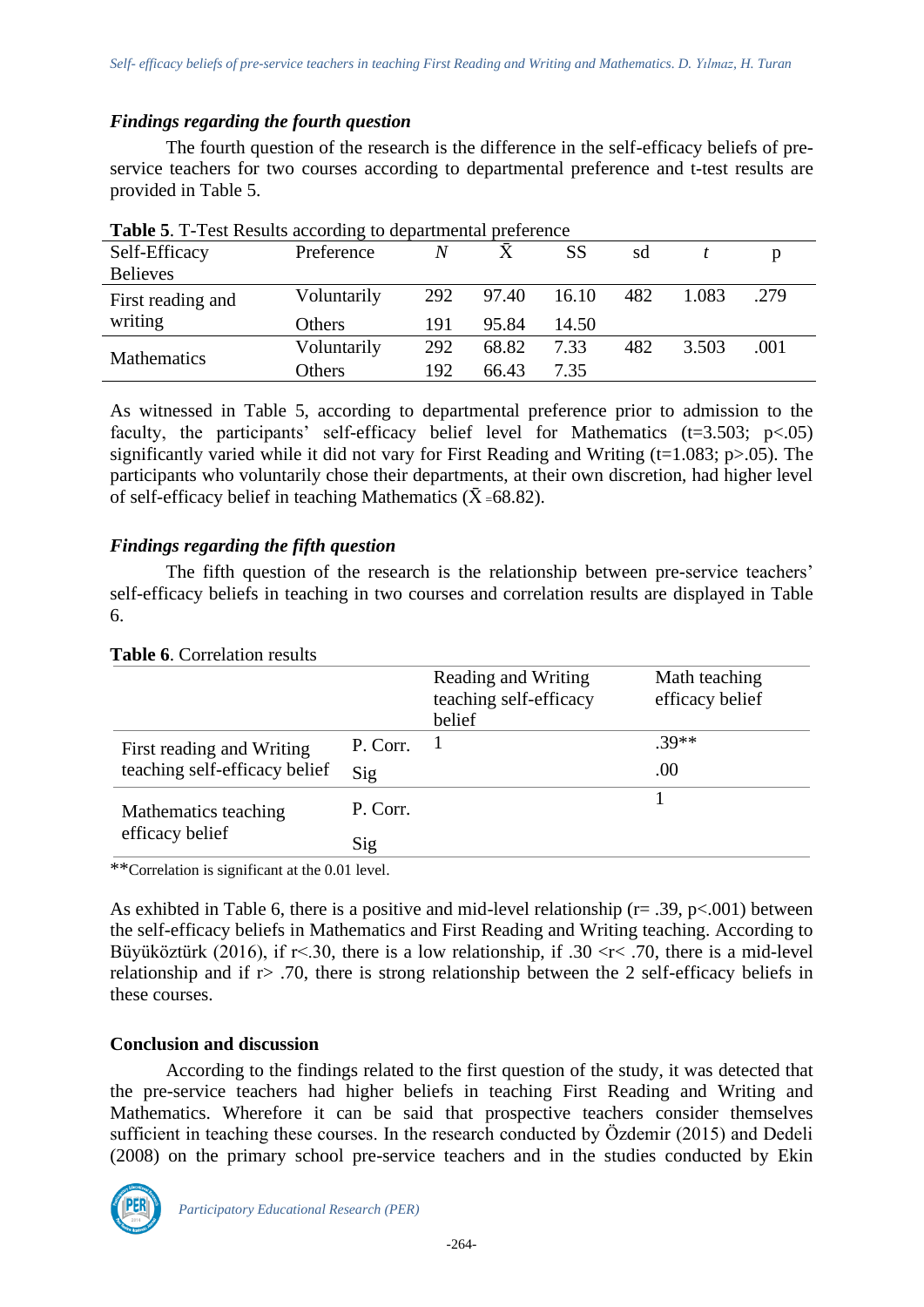(2018), and Öztürk and Ertem (2017) on primary school teachers, it was found that both preservice teachers' self-efficacy perceptions of First Reading and Writing teaching were quite high. In a study conducted by Hacıömeroğlu (2013), it was found out that pre-service teachers had high self-efficacy beliefs about Mathematics teaching and in a study conducted by Jaggernauth (2010), it was concluded that Mathematics teaching self-efficacy beliefs of primary school teachers was high. All of these results in the related literature are consistent with the findings of this research.

According to the findings regarding the second question of the study, the mean scores of selfefficacy beliefs of primary school pre-service teachers for First Reading and Writing teaching and for Mathematics teaching did not show a significant difference according to gender. As a result, gender variable does not affect pre-service teachers' efficacy level for teaching Mathematics and for First Reading and Writing. Similarly, the results of the research conducted by Şallı (2012) and Hacıömeroğlu and Taşkın (2010) pointed also to the fact that there was no significant difference in the self-efficacy beliefs of candidate Mathematics teachers according to their gender. Also, both the research conducted by Ekin (2018) and the study carried out by Demirel and Akkoyunlu (2017), emphasized that the First Reading and Writing self-efficacy beliefs of the pre-service teachers did not disclose significant differences according to gender. These results of the relevant literature comply with the results of this research. As a result of the studies conducted by Değirmenci Gündoğmuş (2017), Öztürk and Ertem (2017), Özdemir (2015) and Dedeli (2008), it was figured out that the First Reading and Writing self-efficacy beliefs of pre-service teachers were significantly higher for female pre-service teachers than those of male candidates. These results differ from the results obtained in this study.

That the Women's self-efficacy beliefs are slightly higher might result from the fact that the majority of people preferring teaching profession are women in Turkey and they may tend to be more enthusiastic and professional in their jobs. Odanga, Raburu & Aloka (2015) stated that female teachers have higher self-efficacy and they are more dedicated, even though teacher self-efficacy did not vary significantly by gender. Regarding the participants of that research, the female teachers pay close attention to their students. This situation underpins that female teachers are more prone to this profession than males.

As for the findings pertaining to the third question of the study, it was observed that the selfefficacy beliefs of the pre-service teachers for teaching First Reading and Writing showed a significant difference according to their grade levels and this difference was in favor of 4th grade pre-service teachers and that the self-efficacy beliefs in teaching Mathematics did not demonstrate significant difference according to grade levels. The reason why the First Reading and Writing self-efficacy beliefs were higher for the 4th grade pre-service teachers might be due to their taking First Reading and Writing teaching, Turkish teaching and other courses and learning them efficiently or because of developing positive attitudes towards the courses. It is also possible that school experience let them take teaching practice courses in real classroom environments which stimulated an increase in self-efficacy. That Mathematics teaching self-efficacy beliefs do not show significant differences in terms of grade levels may stem from the fact that Mathematics course can cause anxiety at all grade levels since the Mathematics teaching course taken in the undergraduate education for two semesters does not help develop sufficient awareness of the course. This may hinder the development of selfefficacy belief in the course and it may block the attainment of sufficient efficiency levels. The prospective teachers must have been positive about teaching First Reading and Writing in the courses where they could improve themselves through teaching practice or school

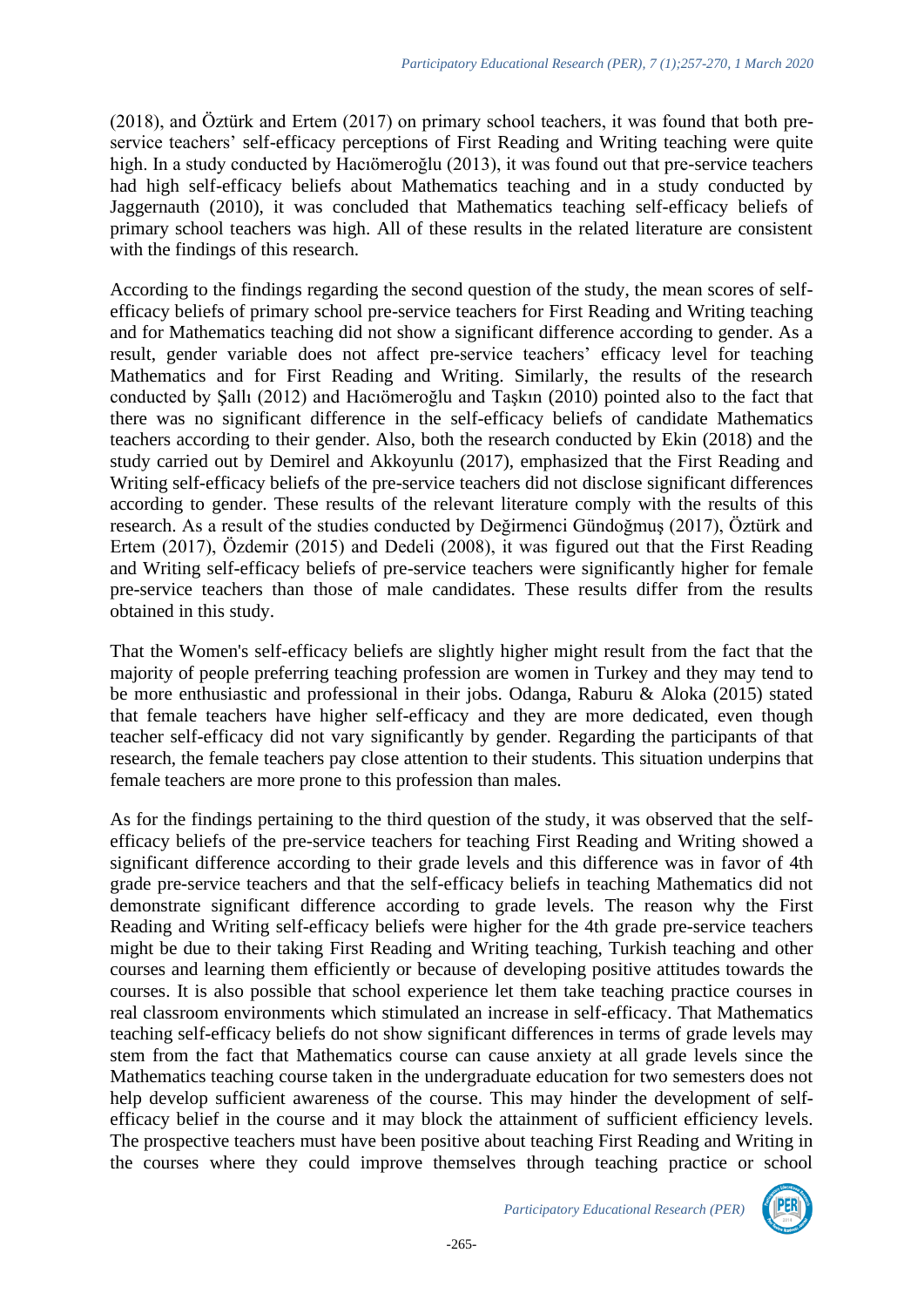experience and they might have developed a negative attitude towards Mathematics. The reason for that negative attitude for Mathematics is that primary school students are more unsuccessful in that course, and the pre-service teachers who observe these students also develop anxiety. According to PISA results conducted for 72 countries in 2015, the average Mathematics skills of Turkish students were 420 points and the average of reading skills is 428 points. According to PISA results in 2012, the average Mathematics skills of Turkish students were 448; The average reading skills were 475 points (PISA National Report). In consequence of the research conducted by Arseven et al. (2015), it was manifested that the candidate primary school teachers' perceptions of self-efficacy towards Mathematics teaching did not show significant differences according to grade levels. This result of the study is consistent with the results of this research. The research by Değirmenci Gündoğmuş (2017), Demirel and Akkoyunlu (2017) and Özdemir (2015) accentuate that there was no significant difference according to grade levels. These results differ from the results obtained in this study.

According to the findings obtained about the fourth question of the study, it was spotted that the self-efficacy beliefs of Mathematics teaching differed significantly with regard to the reason of the preference of the primary school teachers and this difference was in favor of the primary school pre-service teachers who preferred their department on their own. It was recognized that self-efficacy beliefs in First Reading and Writing teaching did not produce significant difference. Accordingly, it can be said that those who want to become a primary school teacher by their preference can teach better Mathematics and they see themselves more efficient in professional means. This finding reveals the fact that teaching Mathematics effectively or at least assuring self-confidence can only be possible with interest. The fact that the student has a lot of content knowledge about the lesson indicates that there is a lot of pedagogical content knowledge. Namely, content knowledge and pedagogical content knowledge go hand-in-hand each other (Mishra & Koehler, 2005). In this case, it is assumed that the pre-service teachers who choose their profession and believe that they will perform in this profession have content knowledge of this course. For this reason, it is probable that the self-efficacy to teach this course is high. However, we could not find the same results for the First Reading and Writing teaching self-efficacy. The First Reading and Writing teaching is a planned and programmed process. The teaching of this course concerns only primary school teachers among all professional groups. Having said that it is not an effective factor for preservice teachers to choose their departments for it is usual that they do not have a positive or negative judgment of this course before university education. First Reading and Writing selfefficacy of the pre-service teachers who began university is low withal there is a sample study in the literature that their success is increased with trainings (Aydın & Kartal, 2017).

According to the findings obtained from the fifth question of the study, there was a positive relationship between the self-efficacy levels for the First Reading and Writing and for Mathematics teaching. It can arguably be said that pre-service teachers who consider themselves sufficient in First Reading and Writing see themselves sufficient also in Mathematics. This finding could be explained with the success relationship between Mathematics and the First Reading and Writing course. There indeed is a strong relationship between reading and writing skills and math skills. It has been determined that students who have problems in reading and understanding are also less successful in Mathematics lessons (Tatar & Soylu, 2006; Vilenius‐Tuohimaa, Aunola & Nurmi, 2008; Jordan et al., 2002; Jordan & Hanich, 2000). Likewise, it was found that there was a positive relationship between the teaching of these two courses. Accordingly, primary school pre-service teachers who believe that they can teach Mathematics effectively believe that they can also teach First Reading and



*Participatory Educational Research (PER)*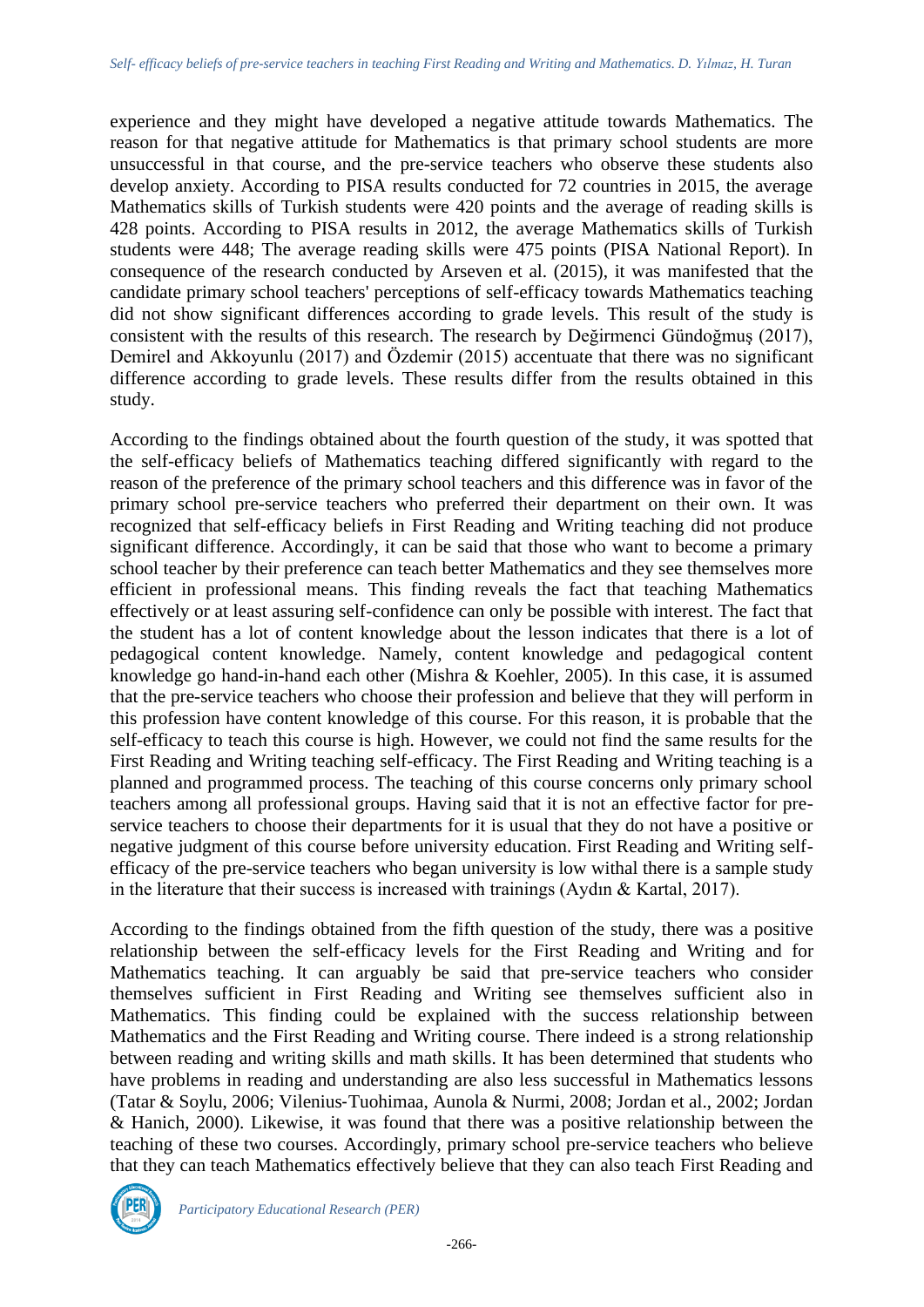Writing effectively as well.

As a result of the findings of the current research, these suggestions may be made: In the courses taken by the primary school pre-service teachers during their education period, attention should be paid to organizing activities to increase the interests and self-confidence levels of them especially by allocating more time and effort to practice in teaching Mathematics and First Reading and Writing courses. According to the results of the research, it can be said that the Mathematics teaching courses taken in the undergraduate period did not increase the pre-service teachers' beliefs and self-efficacy levels. Taking this into account, the content of the existing Mathematics and Mathematics teaching courses can be enrichened or the number of these courses can be augmented especially in order to obtain the required efficiency levels. Moreover, during the undergraduate education, prospective teachers' thoughts and attitudes about the courses can be monitored and they can further be trained by the expert educators at regular intervals. It is recommended that near future primary school teachers should be given some opportunity to enhance their preparation, implementation and evaluating in the process of improving their self-efficacy. We also strongly recommend that students should choose the profession that they genuinely want considering that fourth finding. Because it is difficult for people who do not choose their profession voluntarily to achieve the expected success or show positive attitudes as it is the case for the present research.

Also, introducing additional regulations so that increasing the self-confidence and selfefficacy beliefs of the teachers who are new to the profession can be a good alternative. Research can be carried out on larger samples with different methods on competency areas other than self-efficacy in teaching First Reading and Writing and Mathematics and as regards different branches and courses.

# **Acknowledgement**

This study was produced from Dilara YILMAZ's Master Thesis titled Self-efficacy beliefs of primary school teacher candidates and self-efficacy belief in teaching first reading and writing and mathematics.

# **References**

- Akar, C. (2008). Self-efficacy beliefs and its effects of reading and writing. *Usak University Journal of Social Science, 1*(2), 185-198. *Retrived from*: <https://dergipark.org.tr/tr/download/article-file/202459>
- Arseven, A., İ. Arseven & Tepehan, T. (2015). Examination of class teacher candidates' mathematics teaching self-efficacy. *Cumhuriyet International Journal of Education*,*4* (2), 29 – 40. Doi: [10.30703/cije.321367](http://doi.org/10.30703/cije.321367)
- Aydın, H. & Kartal, H. (2017). Solving difficulties faced by classroom teachers in teaching literacy through in-service training. *Academy Journal of educational Sciences,1* (1), 34-54. DOI: 10.31805/acjes.347649
- Bandura, A. (1994). Self-efficacy. In V. S. Ramachaudran (Ed.), *Encyclopedia of human Behavior*, *4*, 71-81.
- Aytan, T. (2017). An analysis on the attitudes of classroom teacher candidates towards first reading and writing teaching course. *Ahi Evran University Journal of Kırsehir Education Faculty*, *18*(2), 547-56. Doi: 10.5539/hes.v7n4p1

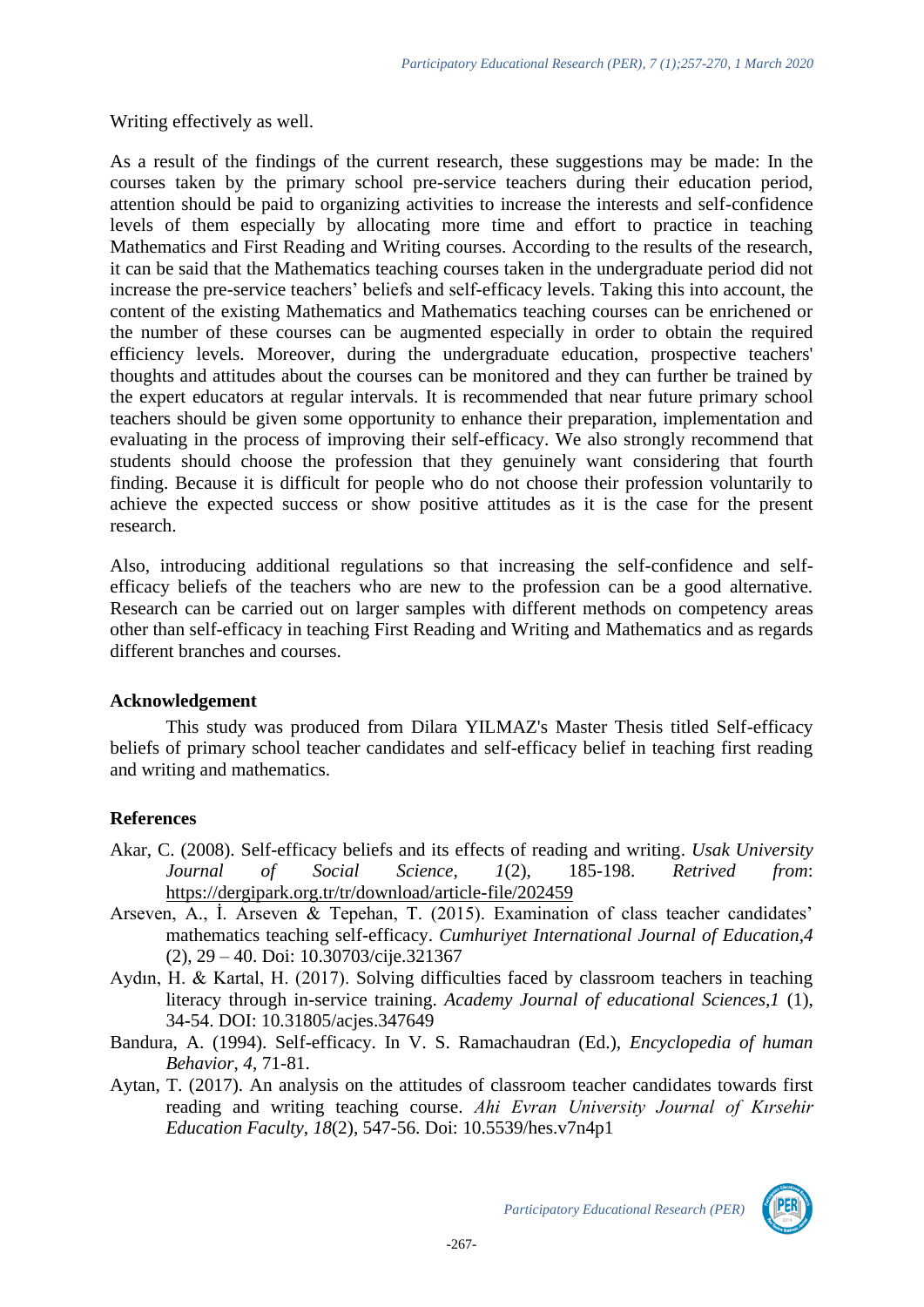- Başpınar, K. (2015), *Pre-service primary school teachers' mathematical beliefs and their mathematics teaching anxiety*. (Unpublished Master Thesis). Afyon Kocatepe University Social Science Institution, Afyon.
- Bozkurt, I. (2012). *A comparison of elementary teachers' and teacher candidates' perceptions of their profıciency in teaching mathematics*. (Unpublished Master Thesis). Erzincan University Primary mathematics Education, Erzincan.
- Bulut, P. (2017). The effect of primary school students' writing attitudes and writing selfefficacy beliefs on their summary writing achievement. *International Elecetronic Journal Elementary Education, 10* (2). 281-285. Doi: 10.26822/iejee.2017236123
- Büyüköztürk, Ş. (2016). *Sosyal bilimler için veri analizi el kitabı [Data analyse handbook for social science.]* Ankara: Pegem.
- Değirmenci Gündoğmuş, H. (2018). Self-Efficacy of teacher candidates for teaching first reading and writing. *Educational Research and Reviews 13*(6), 224-229. Doi: 10.5897/ERR2018.3486
- Dedeli, S. (2008). *The views of the senior class students of classroom teacher related to the level of the sufficiency in the prereading-writing teaching with the method of voice based sentence*. (Unpublished Master Thesis). Dokuz Eylül University Educational Sciences Institution, İzmir.
- Delican, B. (2016). The development of self-efficacy scale towards reading & writing teaching. *Turkish Studies International Periodical for The Languages, Literature and History of Turkish or Turkic*, *11*(3), 861-878.Doi: 10.7827/TurkishStudies.9277
- Demirel, M. & Akkoyunlu, B. (2017). Prospective teachers' lifelong learning tendencies and information literacy self-efficacy. *Educational Research and Reviews,12*(6), 329-337. Doi: 10.5897/ERR2016.3119
- Dursun, S., & Dede, Y. (2004). The factors affecting students' success in mathematics: mathematics teachers' perspectives. *Gazi University Journal of Gazi Educational Faculty, 24*(2), 217-230. *Retrived from*: [http://www.gefad.gazi.edu.tr/](http://www.gefad.gazi.edu.tr/tr/download/article-file/77327)
- Ekin, Ö. (2018). *An investigation of classroom teachers' first reading and writing instruction self-efficacy perceptions in terms of various variables*. (Unpublished Master Thesis). Cukurova University Social Science Institution, Adana.
- Enochs, L. G., Smith P. L. & Huinker, D. (2000). Establishing factorial validity of the mathematics teaching efficacy beliefs instrument. *School Science and mathematics*. 100, 194-202. *Retrived from*: [https://onlinelibrary.wiley.com/doi/abs/10.1111/j.1949-](https://onlinelibrary.wiley.com/doi/abs/10.1111/j.1949-8594.2000.tb17256.x) [8594.2000.tb17256.x](https://onlinelibrary.wiley.com/doi/abs/10.1111/j.1949-8594.2000.tb17256.x)
- Güneş, F., Uysal, H. & Taç, İ. (2016). The process of early reading and writing: My lecturer, can you teach me how to read and write? *Journal of Education Theory and Practise, 2* (2), 23-33.
- Hacıömeroğlu, G., & Şahin Taşkın, Ç. (2010). Elementary preservice teachers' mathematics teaching efficacy belief. *Journal of Uludag University Faculty of Education, 23* (2), 539-555. *Retrived from*: [http://kutuphane.uludag.edu.tr/ Univder/uufader.htm](http://kutuphane.uludag.edu.tr/%20Univder/uufader.htm)
- Hoşşirin Elmas, S. (2010). *The pre-service primary school teachers' mathematics teaching anxiety levels and the reasons which cause thıs anxiety*. (Unpublished Master Thesis). Afyon Kocatepe University Social Science Institution, Afyon.
- Jaggernauth, S. J. (2010). *Mathematics anxiety and the primary school teacher: An exploratory study of the relationship between mathematics anxiety, mathematics teacher efficacy, and mathematics avoidance*. (Unpublished Master Thesis), The University of the West Indies Faculty of Humanities and Education, Jamaican. *Retrived from*: http://uwispace.sta.uwi.edu/dspace/bitstream/handle/2139/12548/ Sharon%20Jaggernauth.pdf;sequence=1

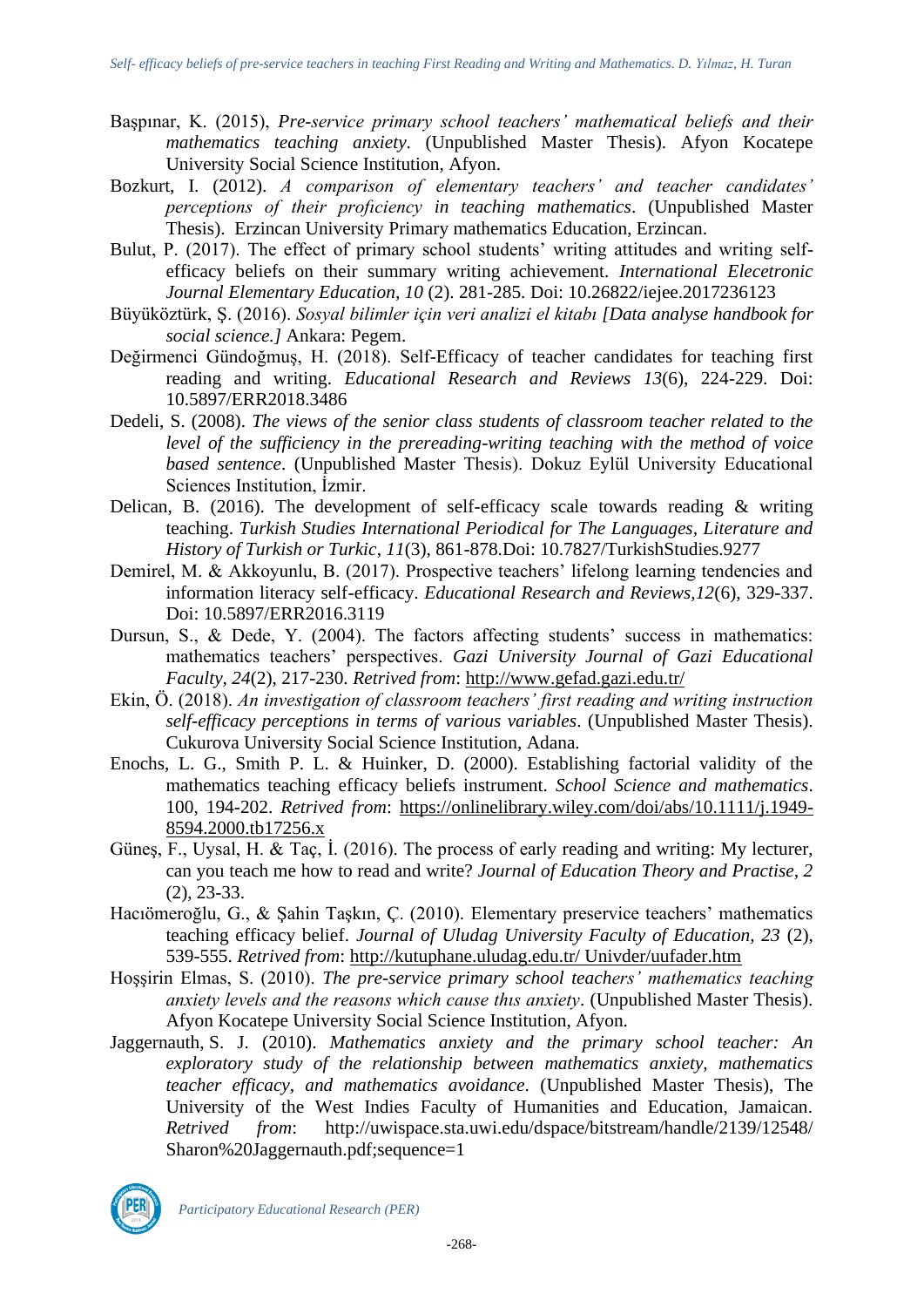- Jordan, N.C., Kaplan, D. ve Hanich, L.B. 2002. Achievement growth in children with learning difficulties in mathematics: Finding of a two-year longitudinal study. *Journal of Educational Psychology,94* (3), 586-597.
- Jordan, N.C. ve Hanich, L.B. 2000. Mathematical thinking in second-grade children with different types of learning difficulties. *Journal of Learning Disabilities, 33*, 567-578.
- Karadağ, R. & Akkaya, A. (2013). Prospective teachers' opinions about microteaching applications on primary reading and writing course. *Ahi Evran University Journal of Kırşehir Education Faculty, 14*(2), 39-59. *Retrived from*:<http://kefad.ahievran.edu.tr/>
- Karasar, Ni. (2012). *Bilimsel araştırma yöntemi [Scientific research methods]*. Ankara: Nobel Press.
- Kartal, H. (2018). Factors Affecting preservice primary teachers' attitudes towards primary read and write teaching. *Kastamonu Education Journal, 26*(2), 509-521. doi:10.24106/kefdergi.389814
- Kaçar, T. (2016). *Analyzing of self-efficacy beliefs of elemantary school teachers*. (Unpublished Master Thesis). Dokuz Eylül University Educational Sciences Institution, İzmir.
- Mishra, P. ve Koehler, M.J. (2006). Technological pedagogical content knowledge: A framework for teacher knowledge. *The Teachers College Record, 108*(6), 1017–1054.
- Odanga, S., Raburu, P. & Aloka, S. (2015) Influence of gender on teachers' self-efficacy in secondary schools of kisumu county, Kenya. *Academic Journal of Interdisciplinary Studies,4* (3), 189-197. Doi: 10.5901/ajis.2015.v4n3p189
- Özdemir, C. (2015). *Determination to self-efficacy beliefs of primary education teacher candidates related to teaching of first reading and writing*. (Unpublished Master Thesis), Karadeniz Technical University Institute of Educational Sciences. Trabzon.
- Öztürk, B. & Ertem, İ.S. (2017). Evaluation of primary school teachers' self-efficacy beliefs in teaching of emergent literacy. *Journal of Anatolian Cultural Research*, 1 (3), 1-26. *Retrived from*: [http://ankad.org/InstitutionArchiveFiles/](http://ankad.org/InstitutionArchiveFiles/4e5b46f6-8c60-e711-80f0-00224d68272d/3f7e4ffc-9160-e711-80f0-00224d68272d/Cilt1Sayi3/b103edbc-cf4d-42e9-98f5-d4c116325777_20180103003.pdf)
- Pırasa, N. (2009). *Analysis of the change process of knowledge of teaching mathematics of preservice teachers*. (Unpublished Doctoral Thesis). Trabzon Karadeniz Technical University Institute of Science.
- PISA (2015) National Report Assesment. *Retrived from*:
- [http://pisa.meb.gov.tr/wp-content/uploads/2014/11/PISA2015\\_UlusalRapor.pdf](http://pisa.meb.gov.tr/wp-content/uploads/2014/11/PISA2015_UlusalRapor.pdf)
- Sakız, G. (2013). Key word in success: Self-efficacy. *Journal of Uludag University Faculty of Education, 26* (1), 185-2009. *Retrived from*: <http://www.acarindex.com/dosyalar/makale/acarindex-1423935263.pdf>
- Savran, A. & Çakıroğlu, J. (2001). Preservice biology teachers' perceived efficacy beliefs in teaching biology. *Hacettepe University Journal of Education, 21*, 105-112. *Retrived from*:<https://dergipark.org.tr/tr/download/article-file/87977>
- Şallı, F. (2012). *Investigation of mathematical efficiency and mathematics teaching competencies of primary school teacher candidates*. (Unpublished Master Thesis). İstanbul University Social Sciences Institution. İstanbul.
- Tabachnick, B. & Fidell, L. (2013). *Using multivariate statistics*. Nobel press.
- Tatar, E. & Soylu,Y. (2006). A study to determine effect of the achievement of readingcomprehension on the mathematics achievements. *Kastamonu Education Journal, 14* (2), 503-508.
- Tschannen-Moran, M., Woolfolk Hoy, A. & Hoy, W. K. (1998). Teacher efficacy: Its meaning and measure. *Review of Educational Research, 68* (2), 202-248. Doi: 10.1016/s0742-051x(01)00036-1